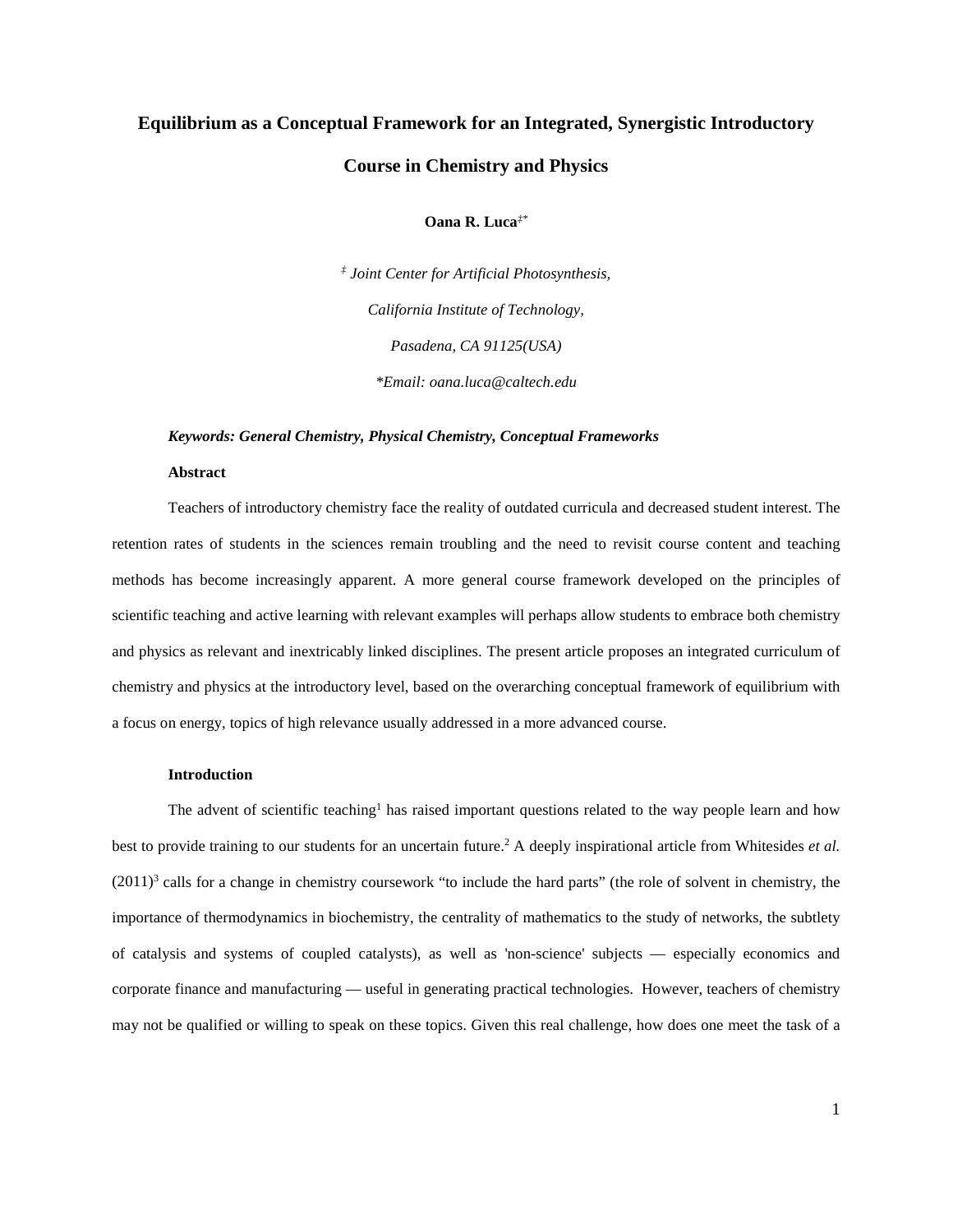widespread need for interdisciplinarity? We need to find the common ground and teachers must be willing to blur the lines of their professional identity.

One of the central tenets of scientific teaching<sup>1</sup> is structure. A teacher must set clear learning goals and have clear learning objectives. Choosing an adequate interdisciplinary learning goal for the course is a possible solution to the problem. Corresponding assessments would also be required for this approach to succeed.

Combining physics and chemistry at the intro level, but not only, has several advantages, namely that the concepts reinforce each other and students get more interested. Equilibrium would make a good conceptual framework for teaching such an integrated course. Equilibrium lets us talk about all of forms energy and their transfer from one form to another, as a deviation from an equilibrium state. We believe a deeper student understanding will arise from a multidisciplinary approach addressing these problems.

Against the backdrop of an uncertain energy future,<sup>4-6</sup> the increased collaboration in multi-disciplinary energy research has become a reality. As such, non-traditional, energy-focused careers for traditionally trained chemists are emerging. Consequently, the current monochromatic view of introductory chemistry training is likely insufficient to recruit and *retain* the scientists of tomorrow, for example in the emerging area of alternative energy. Current introductory chemistry courses cover few energy-related topics at a fundamental level and provide little context for energy problems. These concepts should ideally emerge at an early enough stage to entice and create interest in energy related careers. However, such energy topics cannot be covered without the adequate introductory training in physics. Recent advances in the fields of green and sustainable chemical transformations for energy applications underscore the issue of relevant formal training in both chemistry and physics at all levels of instruction. In the vein of sustainability-driven education, Scott Cummings<sup>7</sup> from Kenyon College, Ohio has recently put forth a description of a course geared towards instruction in solar energy.

The area of physical chemistry and chemical physics is very well developed in both coursework and at a research level. Courses like chemical kinetics and quantum chemistry are usually requirements for an undergraduate curriculum in chemistry. Although covered in introductory chemistry classes, in-depth courses in these topics are geared toward the self-selecting group of students who have already decided to pursue science as their career option.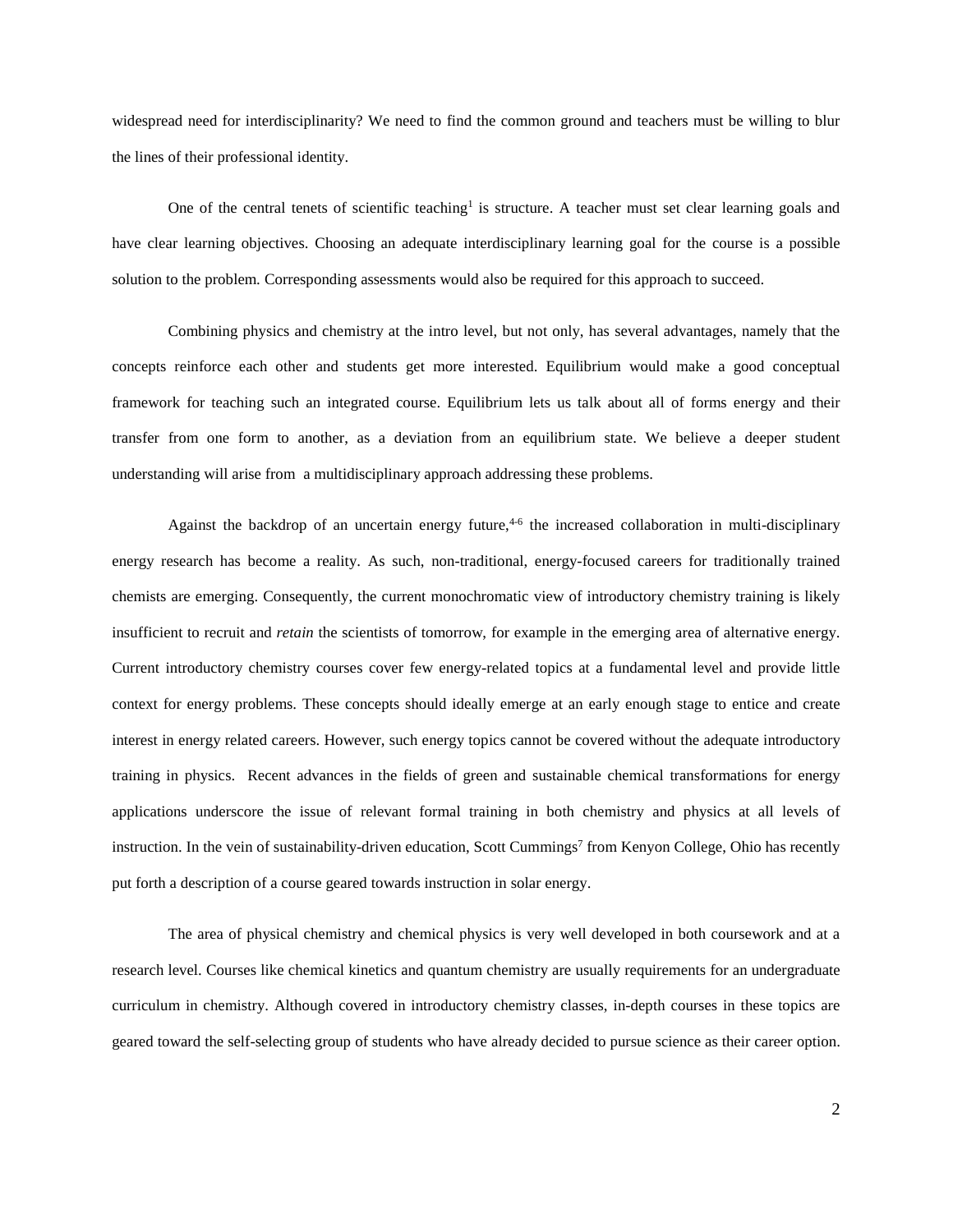The goal of this work is to propose a conceptual framework that would allow for a deep understanding of equilibrium concepts in physics *and* chemistry and relate them with energy transfer at a fundamental level.

*How* we teach is a second facet of the problem. Oftentimes, a starting assistant professor assigned to teach a course has not received any formal pedagogical training, and with limited teaching experience, struggles to find his or her own teaching momentum. Active-learning, as a tool of scientific teaching, has been shown to have a positive effect on long-term retention[.8](#page-9-5) Deeply rooted in cognitive science, aspects of efficient pedagogical instruction like group work to address diversity, activities like flipped classrooms, concept mapping, think-pair-share, student dyads and so forth have been increasingly embraced by the modern chemistry classroom. The changes are now propagating[.1,](#page-9-0)[9,](#page-9-6)[10](#page-9-7)

#### **The Case for Physics and Chemistry in an Integrated Course: Historical Context**

In 1977, Kuhn<sup>11</sup> described the philosophy and evolution of disciplines from the general integrated natural sciences into specific scientific domains with distinct and, at times, disjointed conceptual frameworks. Almost 30 years before, a report from the New England Association of Teachers<sup>12</sup> highlighted in J. Chem. Educ. by J. Hoag asks the question whether chemistry should come before or after physics and whether the areas of overlap could lead to an integrated curriculum. This hypothesis was associated with a comprehensive list of areas of overlap and comments regarding the teaching of specific topics. For example, the Hoag writes, "in the section about electricity [...] the student, whether taking chemistry or physics, needs not only know the definitions of Ampere, Volt, Ohm, Watt and Joule, but needs considerable practice in the use of these electrical quantities." The author thus makes the case for teaching physics and ends the commentary with the question, "Why not let the physicists teach their own subject matter first?"

The concept of teaching chemistry and physics as an integrated introductory course is not new and has been a topic of interest for several decades of education research.<sup>[13-15](#page-9-10)</sup> How to achieve integration has been extensively discussed. An adequate curriculum overlap between the two disciplines is desired, <sup>16</sup> but, at a fundamental level, an adequate framework upon which to develop these overlapping topics is still missing.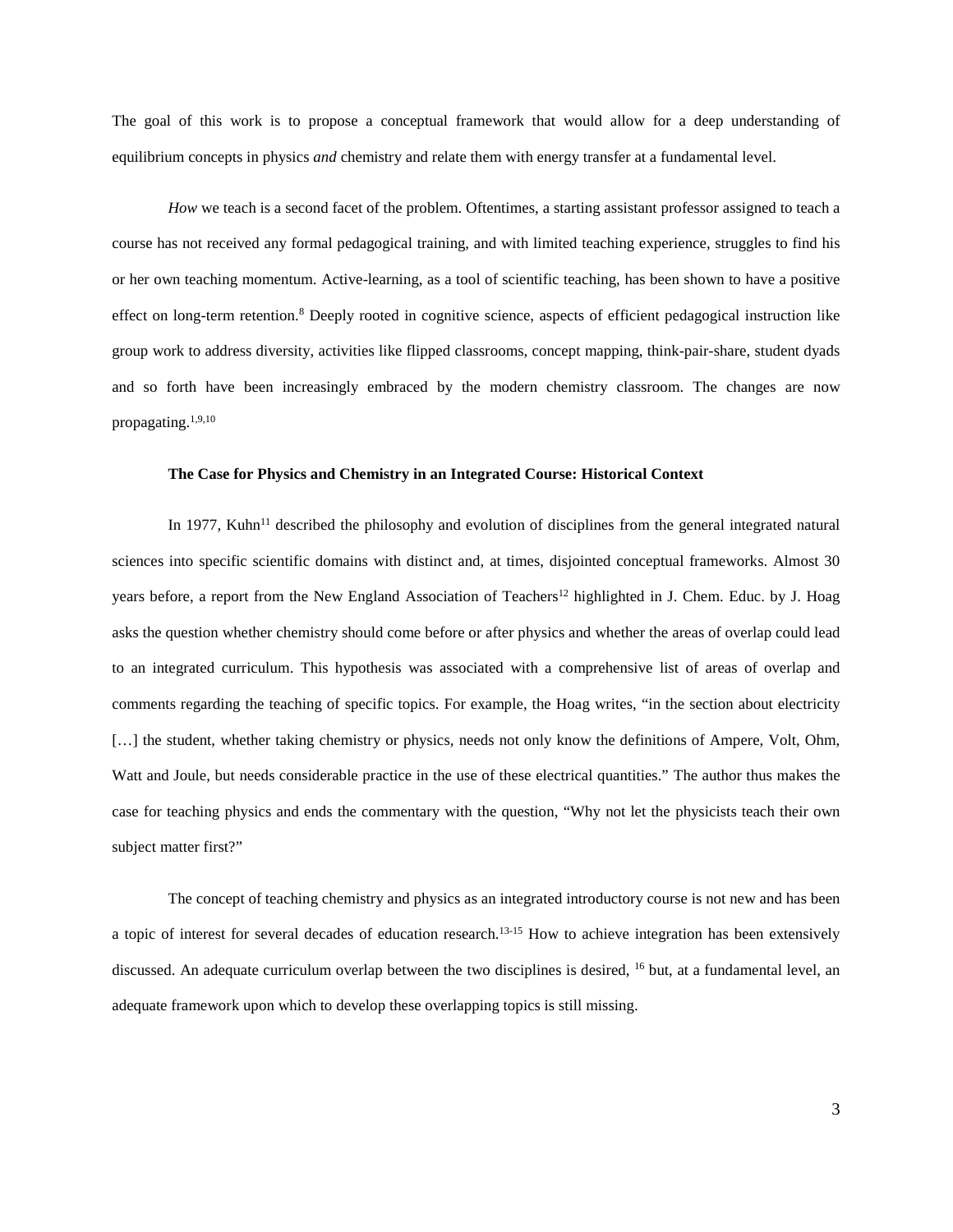Taber<sup>17</sup> specifically takes the view that in the context of current technological advancements and training of upcoming professionals, chemistry and physics are not necessarily distinct disciplines and as such, synergistic formal training would be useful. Aikenhead<sup>18</sup> however, points out an obstacle arising from an integrated curriculum: the professional identity of the teacher and departmental affiliation. As noted before, he makes the point that as chemists, we are expected to teach "chemistry" and as a consequence, material pertaining to a physics curriculum requires the chemist to blur the lines of an apparently immutable professional identity and to overcome the obstacle of different conceptual frameworks. The label of "chemistry" and the subsequent material to be covered is a difficult obstacle to overcome.

In a commentary related to efforts in the US in the 1970s towards curriculum integration,<sup>[18](#page-9-13)</sup> it was pointed out that "integration for the sake of integration itself is a futile innovation. It tends to be artificial, arbitrary, idiosyncratic, highly abstract, and therefore, not relevant for most pupils." It is thus necessary to have a specific goal in mind and has to be relevant to the student's life.

Making the case for interdisciplinarity in a science curriculum, Taber<sup>17</sup> addresses the "*re*-production of culture (be that science or any other aspect)" as a factor in decrease in creativity. This raises the issue of a necessary joint and novel conceptual framework. In recent years, the interfaces of physics/biology and chemistry/ biology have given rise to new fields of scientific interest and, as such, courses addressing these fields have emerged.

#### **Equilibrium as a Conceptual Framework for Chemistry and Physics**

Toomey and Garofalo<sup>19</sup> provide their readers with a refined sequence of units in a fully integrated chemistry and physics course employing energy-related concepts as a guiding principle. They comment on successful removal of course content in favor of a deeper understanding, rather than pulling the equations "out of the hat". They also report that doing qualitative presentations before quantitative presentations leads to better student performance.

As students, the concept of equilibrium is usually perceived loosely in distinct chemistry and physics courses only at a rather advanced level and is especially emphasized in heavily-theoretical statistical mechanics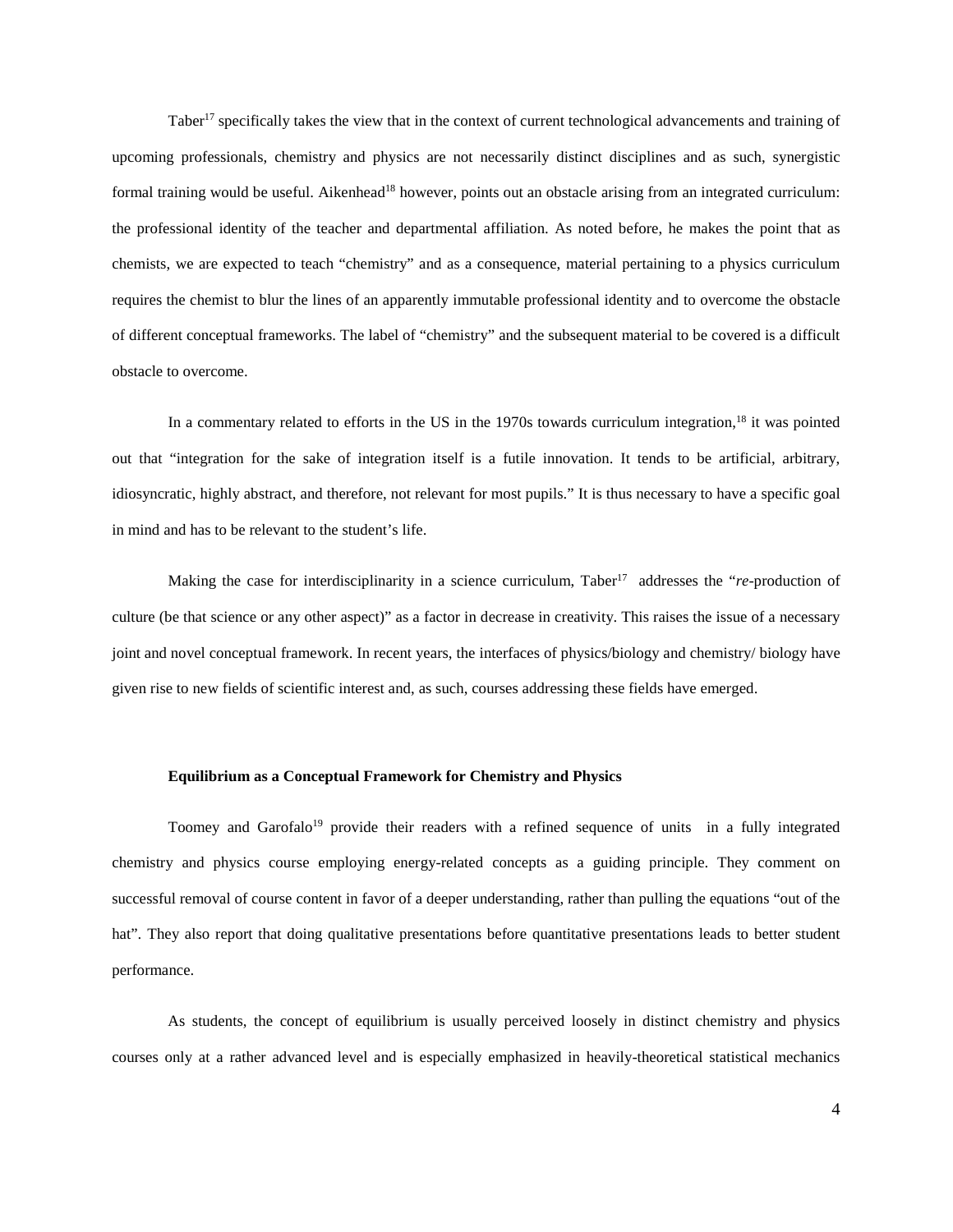courses. Although the sequence of material was new in the work of Toomey and Garofalo,<sup>19</sup> the disjoined conceptual framework of the two disciplines was still maintained. The purpose of this article is to propose equilibrium as a synergistic Physical and Chemical conceptual framework to overcome interdisciplinary barriers. Rather than covering a traditional sequence of materials, a scientific learning-based approach is desirable, with emphasis on the overall learning goal of conveying methods of understanding and analyzing energy transfers as systems achieving an equilibrium condition. In response to the thoughts of Hoag on whether chemistry or physics should come first, $12$  we suggest the concepts could be presented at the same time.

This framework is amenable to all equilibrium types such as: mechanical, thermal, chemical, radiative, and acoustic equilibrium and their underlying basic scientific concepts. Table 1 summarizes the learning goals and possible topics to be addressed in the proposed synergistic course. We provide a large list of topics, which can then be downsized to a smaller list, once specific learning goals are set.

For each of the units, the summative assessment would be provided in full prior to the introduction of the unit. This way, as the student becomes comfortable with the material presented, he or she can then build on the conceptual framework necessary to reach the clearly stated learning goals.

In the proposed course, after the introduction of mechanical equilibrium and kinetic and potential energy, these concepts can be developed across the further units. The unit on electromagnetism further introduces the concept of point charge and potential by presenting the equilibrium conditions and deviations from it. The notion of charge and electrostatic equilibrium is then built upon in the introduction of atomic particles and molecules. The students can then be guided to relate the topics with a discussion of chemical transformations vs. physical transformations.

After covering the balancing of chemical reactions and chemical equilibrium, the notion of redox-balancing and redox-equilibrium can follow. At this point, the introduction of chemical potential, the electrochemical series and relation with Gibbs free energy transformation can be made. The following unit of thermodynamics can tie in with the previous unit by introducing thermodynamic balancing of chemical reactions, equilibrium concepts like enthalpy, entropy and free energy and non-equilibrium concepts like pV work. The material then progresses to approach radiative equilibrium with an introduction to radiation. Optics can then be described. The students can then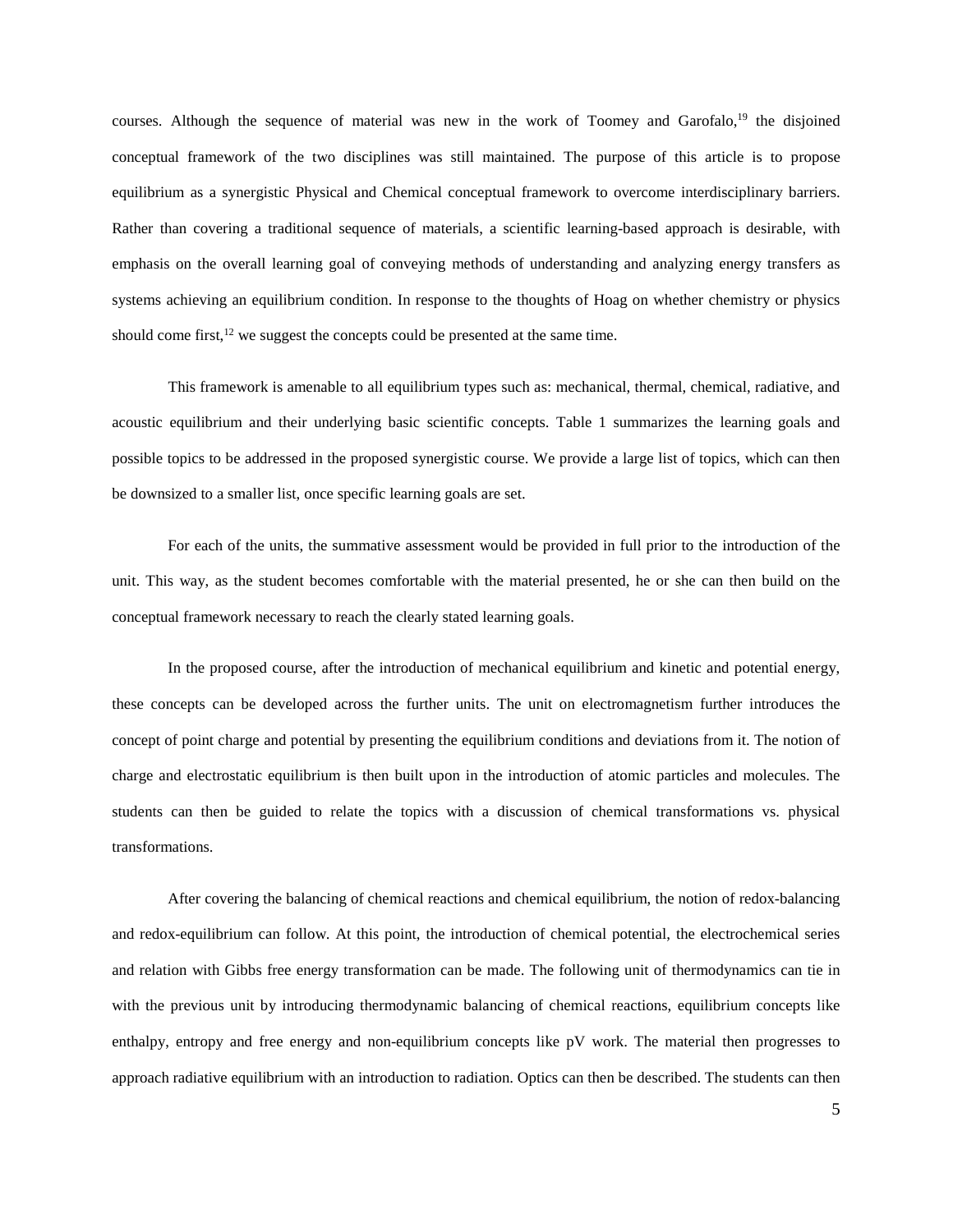tie these concepts in with the redox chemistry discussion from unit 3 and the discussion of interaction of molecules with radiation directly focusing in topics of photochemistry and spectroscopy. Acoustic equilibrium will then revisit the concept of a wave and develop on the elasticity concepts of Unit 1 (Table 1) while tying in the concept of elastic potential energy, sound and seismology.

Even at the introductory level, topics related to interactions of different types of energy and chemical processes can be developed at each step to describe more advanced topics such as: mechanochemistry (chemical reactions caused by input of mechanical energy), magnetochemistry (the basics of analytical methods of probing of equilibrium electronic and nuclear states of atoms and molecules), and electrochemistry (analytical methods and chemical reactions caused by input of electricity). For the unit on thermodynamics an extension to a discussion of Transition State Theory would deepen the understanding of the topics.<sup>[20](#page-9-15)</sup> The study of radiative equilibrium, an introduction to photochemistry, microwave reactions, solar cell structure, function and limitations, and introduction to heat transfer can be tied in with the unit on thermodynamics. Lastly, the unit on acoustics can be accompanied by aspects of sound wave-triggered chemical reactions.

Such a course will make use of a series of refined teaching tools developed through Physics Education Research (PER) which can be used to refine our understanding of chemical processes.<sup>21</sup> An example of such a tool is the University of Colorado Boulder "phet" series of inquiry-based learning experiences[.22](#page-9-17) Recently, the simulations are also covering topics related to chemistry, including atomic structure, molecular structure, acid/base solutions, atomic interactions, and balancing chemical equations.

To illustrate the structure of one of the teaching units, we describe a possible lesson plan for Unit 3, which revolves around the summative assessment and gaining the necessary knowledge to be able to provide a solution for it. (*See the Supporting Information for specific details*) The students will be presented with a situation in which they are stranded on Venus, where their water reserves are held at 80°C. They have to use their basic knowledge of how electrochemical cells work to devise a plan to return home. They are provided with a series of available elements and the necessary voltage for the spaceship to take off. The students need to use their knowledge of the Nernst Equation and the electrochemical series, as well as Kirchoff's laws to answer the questions, thus achieving a better understanding of the application of both chemical and physical concepts.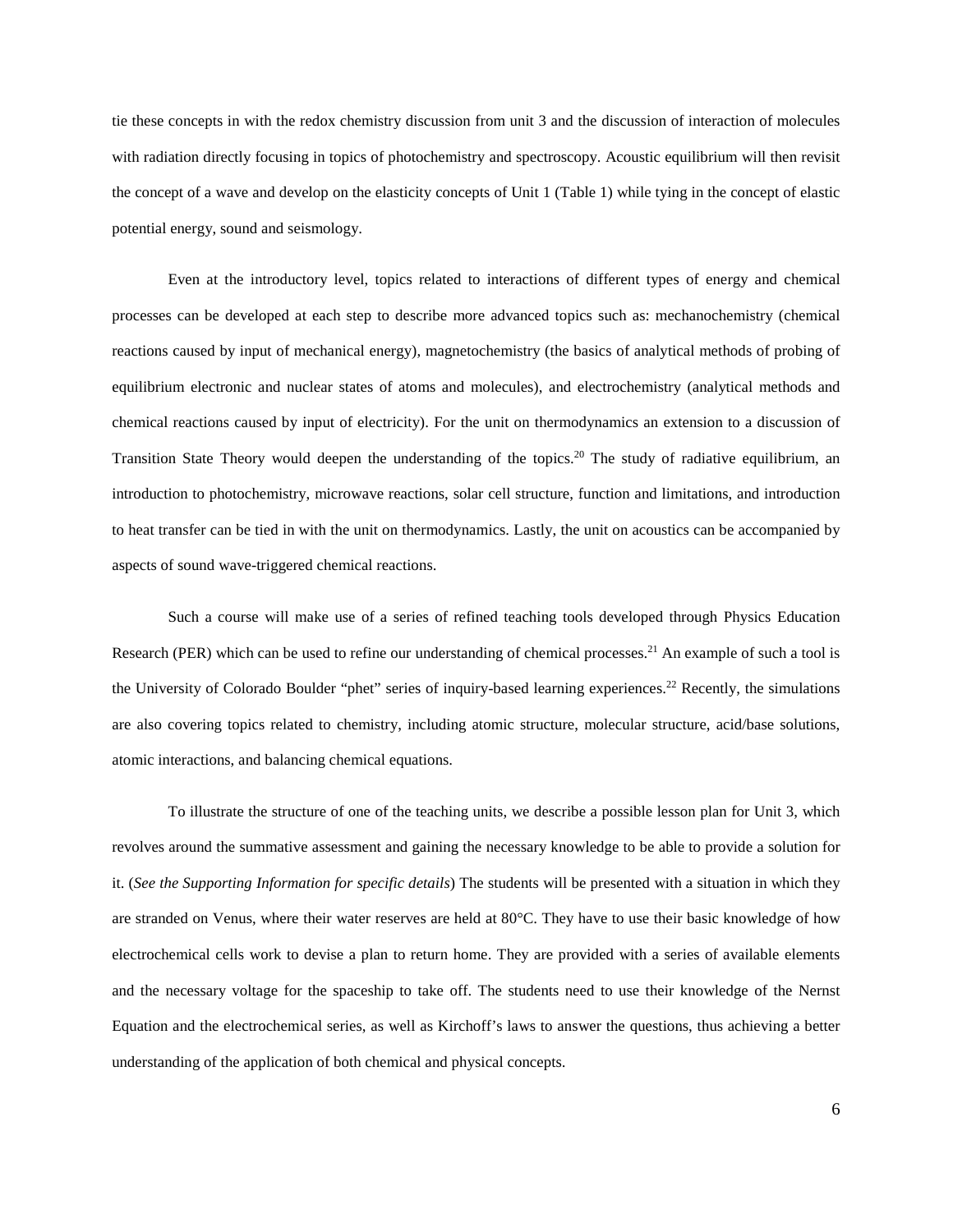We propose a series of group-based summative assessments for the rest of the units as well. For Unit 1, the summative assessment will consist of a group-based project describing the physical properties of Lagrange points and explicit description of the equilibrium condition. Summative assessment for Unit 2 will rely on an interactive phet.colorado.edu project, asking the student to independently explore circuits in series and parallel using the online construction kit and report on the findings. An example summative assessment for Unit 4 (thermodynamics) will rely on a group project with the goal of comparing similarities and differences between a hydrogen fuel cell from a standard internal combustion engine from a chemical reactions perspective, as well as energy efficiencies and environmental and technological limitations. In the same vein, a research project on fuel octane ratings will allow the student to discover the chemical basis of gasoline quality rating. Similarly, for the unit of radiative equilibrium, two summative assessment group projects are proposed. One deals with energy conservation and asks the students to read a popular science article and discuss whether they think the universe is "leaking" energy. Moreover, a second project will ask them to explain errors in temperature measurements by relating such measurements and their errors with radiative heat transfer. The unit on acoustic equilibrium will again have a two-project summative assessment. The students will be asked to discuss how earthquakes work and to research the nature of musical notes.

Heeding the challenge that Whitesides *et al[.3](#page-9-2)* put forth, equilibrium was chosen because it covers a broad spectrum of STEM disciplines. If the topic of the current course were not restricted to chemistry and physics, the conceptual framework of equilibrium could be tied in with chemical biology concepts like the equilibrium of unfolding proteins or RNA,<sup>23</sup> and could be used to describe stagnant population growth as genetic equilibrium (heavily reliant on statistics),  $2^4$  and even homeostasis  $2^5$  (an organism's ability to maintain a stable internal environment) to name two examples.

Outside of the traditional boundaries of natural science curricular areas, a Nobel Prize for Economics was awarded to Prof. John C. Harsanyi (Berkeley), Dr. John F. Nash Jr. (Princeton) and Prof. Dr. Reinhard Selten (Rheinische Friedrich-Wilhelms-Universität) in 1994 for their groundbreaking analysis of Economic Equilibrium derived from mathematical models of strategic interactions developed by the field of Game Theory. As such, in a distant future, an equilibrium course can perhaps even be related to economics in an integrated fashion, no longer restricted to the disciplinal boundaries.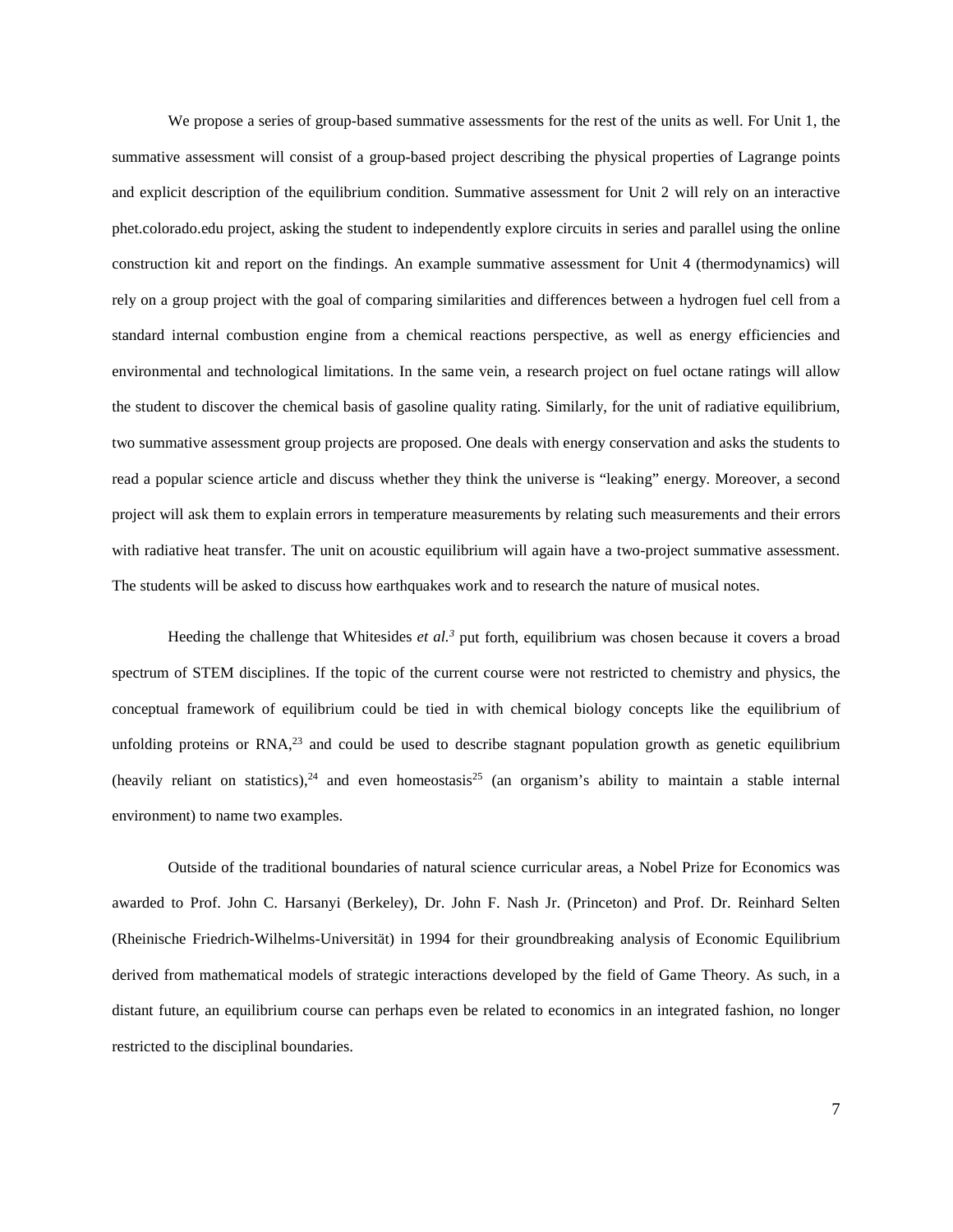# **Conclusion**

This article provides a launching platform for further discussions and ideas in the development of a synergistic physics and chemistry course to allow us to "Get practical"<sup>3</sup> and engage more students in science learning by providing a broader perspective. The modern ideas to address the *how and what to teach* aspect of the problem are becoming more and more available and one can only look forward to an "exciting yet uncertain future."<sup>2</sup>

# **Acknowledgements**

Special thanks go to Dr. Jennifer Frederick, Dr. Kari Young, Dr. Claudia De Grandi, Prof. Robert Crabtree, Thoe Michaelos and Liam Scharninghausen for useful discussions.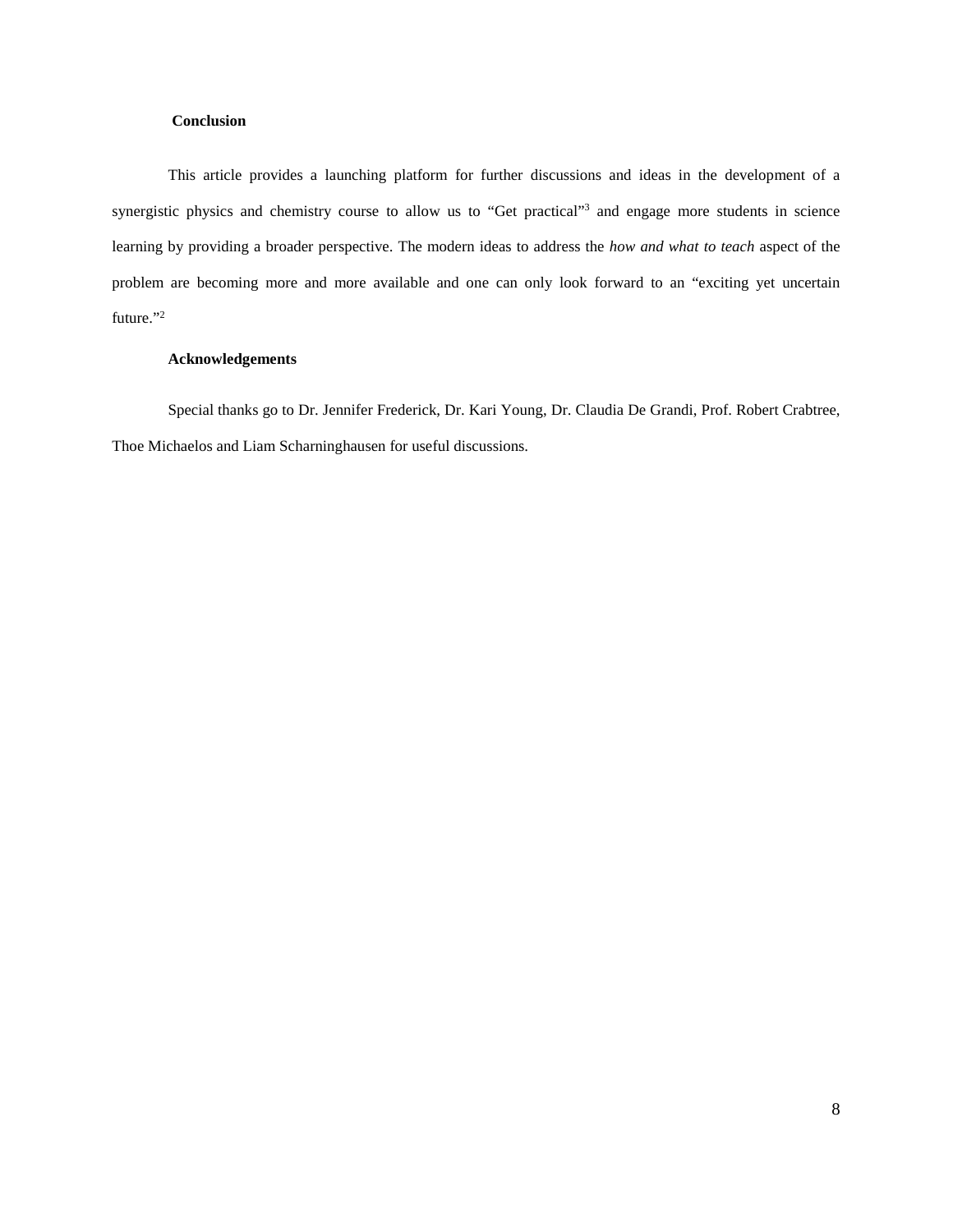Table 1. Topics and learning goals amenable to a fully integrated chemistry/physics course framed around equilibrium.

|              | Type of<br>Equilibrium | <b>Learning</b><br>Goal:<br>Equilibrium<br>Condition | <b>Basic Topics</b>                                                                                                                                                                                                                                                                                                                                                                          | <b>Energy</b><br><b>Concepts</b>                                                        | <b>Summative</b><br>Assessment                                                                                           | <b>Advanced</b><br><b>Chemistry</b><br><b>Applications</b>                                                           |
|--------------|------------------------|------------------------------------------------------|----------------------------------------------------------------------------------------------------------------------------------------------------------------------------------------------------------------------------------------------------------------------------------------------------------------------------------------------------------------------------------------------|-----------------------------------------------------------------------------------------|--------------------------------------------------------------------------------------------------------------------------|----------------------------------------------------------------------------------------------------------------------|
| 1            | Mechanical             | $\sum_{n} \vec{F} = 0^a$                             | Force, Velocity, Speed, Momentum, Conservational<br>Laws, Collisions, Elasticity, Hooke's Law, Law of<br>Universal Attraction, Orbits, Centrifugal, Centripetal<br>Forces                                                                                                                                                                                                                    | <b>Kinetic and</b><br><b>Potential</b><br><b>Energy</b>                                 | Determination of<br>an Optimal<br><b>Location For of a</b><br><b>Space Station:</b><br><b>Lagrange Points</b><br>Project | Mechanochemistry                                                                                                     |
| $\mathbf{2}$ | Electromagnetic        | No motion of charge<br>in a conductor                | Point Charge, Field, Gauss's Law, Current, Potential,<br>Resistance, Capacitance, Dielectrics, Power, Ohm's Law,<br>Kirchoff's Law (DC Circuits), Magnetic Field, Magnetic<br>Forces, Inductance, Alternating Current,<br>Electromagnetic Waves, Electromagnetic Spectrum                                                                                                                    | Electrostatic<br><b>Potential</b><br><b>Energy</b>                                      | "Phet" based<br>project                                                                                                  |                                                                                                                      |
|              |                        | Earnshaw's $b$<br>theorem                            |                                                                                                                                                                                                                                                                                                                                                                                              |                                                                                         |                                                                                                                          | Magnetochemistry<br>Spectroscopy                                                                                     |
| 3            | <b>Chemical</b>        | $k_f/k_b = I^c$                                      | <b>Chemical Composition of Matter, Atomic Particles,</b><br>Atoms, Molecules, Periodic Table, Moles, Concentration,<br>Inter and Intramolecular Forces (Bonding), Chemical<br>Equations, Equilibrium Constants, pH scale, Redox<br>Equilibrium, Intro to Free Energy, Nernst Equation,<br>Electrochemical Series, Galvanic and Electrolysis Cells,<br><b>Electromotive Force, Fuel Cells</b> | <b>Chemical</b><br><b>Potential</b><br><b>Energy</b>                                    | Electrochemical<br>solution to being<br>stranded in outer<br>$space^d$                                                   | Electrochemical<br><b>Devices (Fuel Cells</b><br>and Batteries):<br><b>Types and Practical</b><br><b>Limitations</b> |
| 4            | Thermodynamic          | Min $\Delta G$ , max $S^e$                           | State Functions, Ideal Gas Law, Energy, Work, Heat,<br>Heats of Formation, Heats of Chemical Reactions, Le<br>Chatelier's Principle, Hess's Law, Combustion, Entropy,<br>Gibbs Free Energy, Temperature, Spontaneity of a<br><b>Chemical Process, Phase Equilibrium</b>                                                                                                                      | Heat, Work,<br><b>Chemical</b><br><b>Potential</b><br><b>Energy</b><br><b>Revisited</b> | Fuel cell vs. engine,<br><b>Fuel Octane Rating</b><br>Project                                                            | <b>Determination</b> of<br><b>Bond Energies,</b><br>Calorimetry.<br><b>Transition State</b><br><b>Theory</b>         |
| 5            | <b>Radiative</b>       | $\Delta H = 0^f$                                     | Wave- Particle Duality, Black Body Radiation, Optics,<br>Interference, Diffraction, Specific Radiative Intensity,<br>Stokes-Helmholtz Reciprocity Principle, Kirchhoff's Law<br>of Thermal Radiation, Intro to Heat Transfer                                                                                                                                                                 | <b>Solar Energy,</b><br>Heat                                                            | Is the Universe<br><b>Leaking Energy?</b><br>Discussion of red-<br>shift <sup>26</sup>                                   | Photochemistry<br><b>Solar Cells: Types</b><br>and Design<br>Limitations                                             |
|              |                        |                                                      |                                                                                                                                                                                                                                                                                                                                                                                              |                                                                                         | <b>Temperature</b><br>Measurement<br><b>Errors Project:</b><br><b>Radiative Heat</b><br><b>Transfer Project</b>          | <b>Microwave</b><br>Chemistry<br>Spectroscopy<br><b>Revisited</b>                                                    |
| 6            | <b>Acoustic</b>        | $PdV = 0^g$                                          | Sound Pressure, pV Work, Velocity,<br>Rarefraction/Comprression, Hooke's Law revisited,<br><b>Acoustic Wave Equation, Propagation, Snell's Law,</b><br>Coupled Oscillators, Resonance, Cavitation, Natural<br>Frequencies, Timbre, Human Frequency Range,<br>Seismology                                                                                                                      | <b>Elastic</b><br><b>Potential</b><br><b>Energy</b>                                     | <b>Earthquake Energy</b><br>Project<br><b>Musical Notes</b><br>Project                                                   | Sonochemistry                                                                                                        |

a. Sum of all acting forces acting on a system at equilibrium is null. b. Stable stationary equilibrium is not possible for a collection of point charges with only an external applied (a). c. At chemical equilibrium, the r equilibrium, the Gibbs free energy change of the system (AG) is minimized, whereas the Entropy is maximized (S). f. Radiative exchange equilibrium "any two bodies or elements of bodies<br>selected at random exchange by radiat